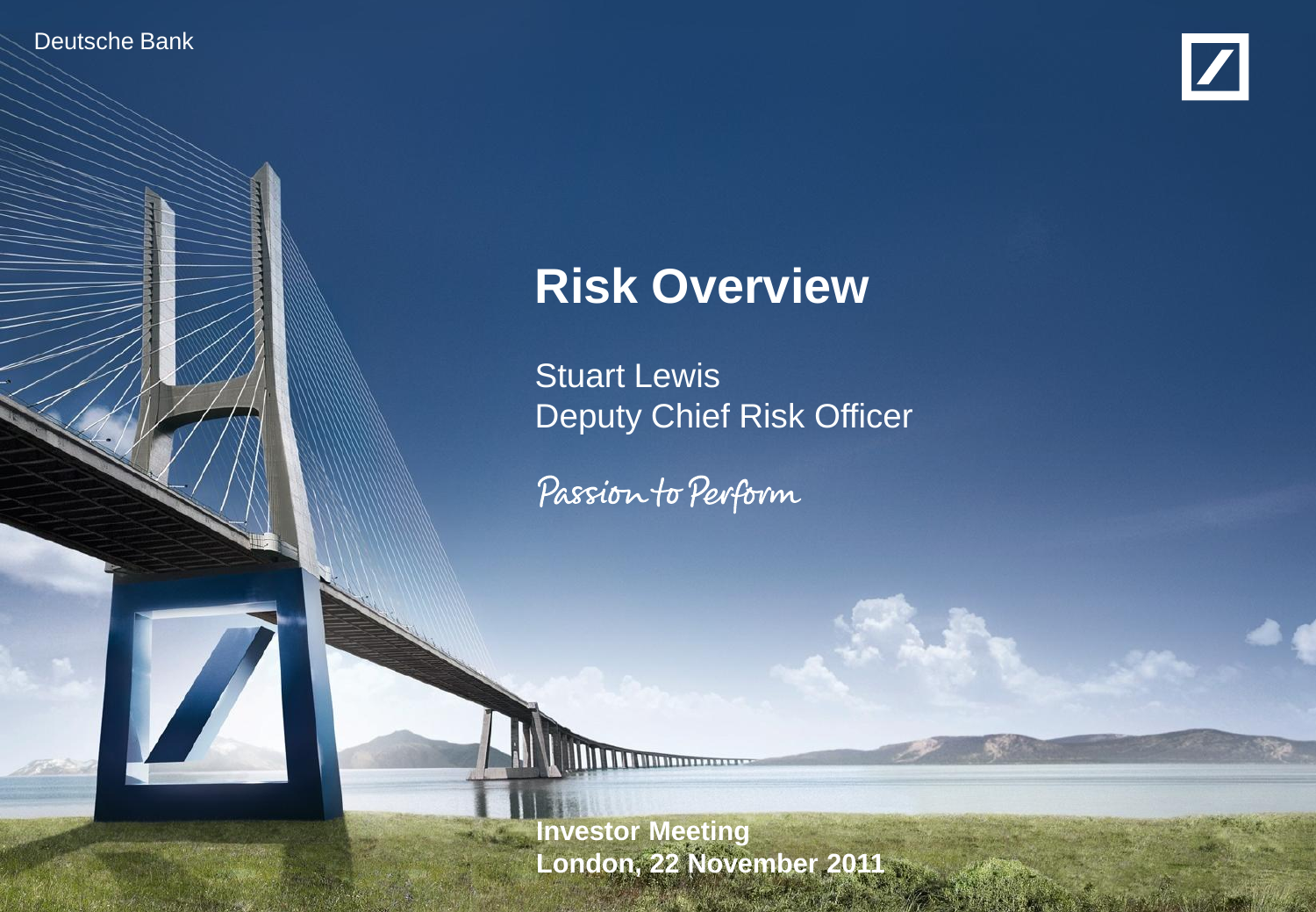



### **1 Market risk developments**

- 2 Loan book composition & focus portfolios
	- **Overview**
	- ii) Sovereign risk
	- iii) Assets under IAS39 reclassification
	- iv) Monolines
- Level 3 assets 3

#### Executive summary 4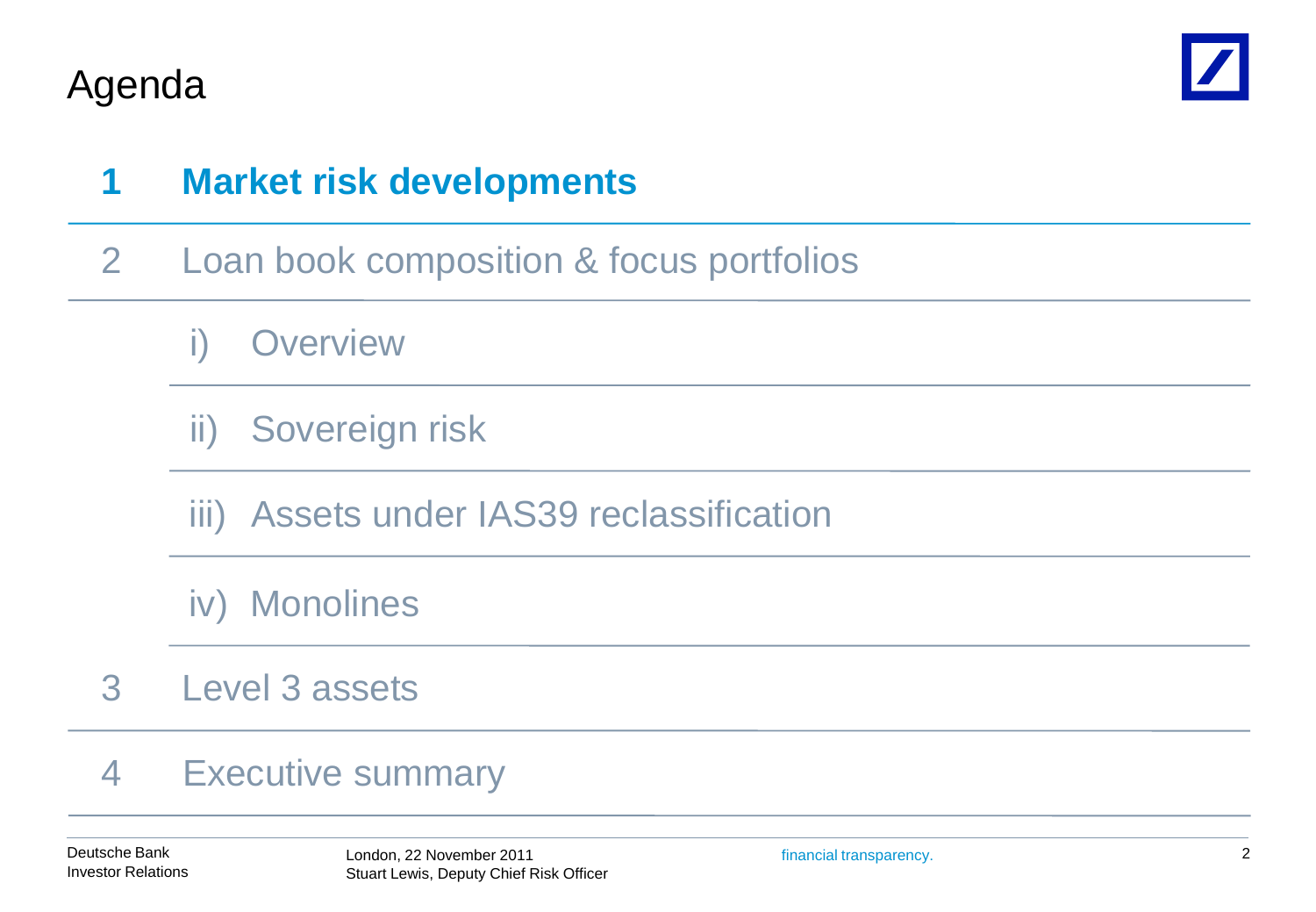## Trading market risk economic capital significantly reduced



- Several model refinements implemented into trading market risk EC over the last years
- Pronounced underlying de-risking achieved and continuing in 4Q2011 (core trading component  $\sim$  (70)% since 2008, considering re-calibration and methodology changes)
- Legacy trading exposure accounting for <15% of trading market risk EC

### Trading MR EC development



Note: TMR EC = trading market risk economic capital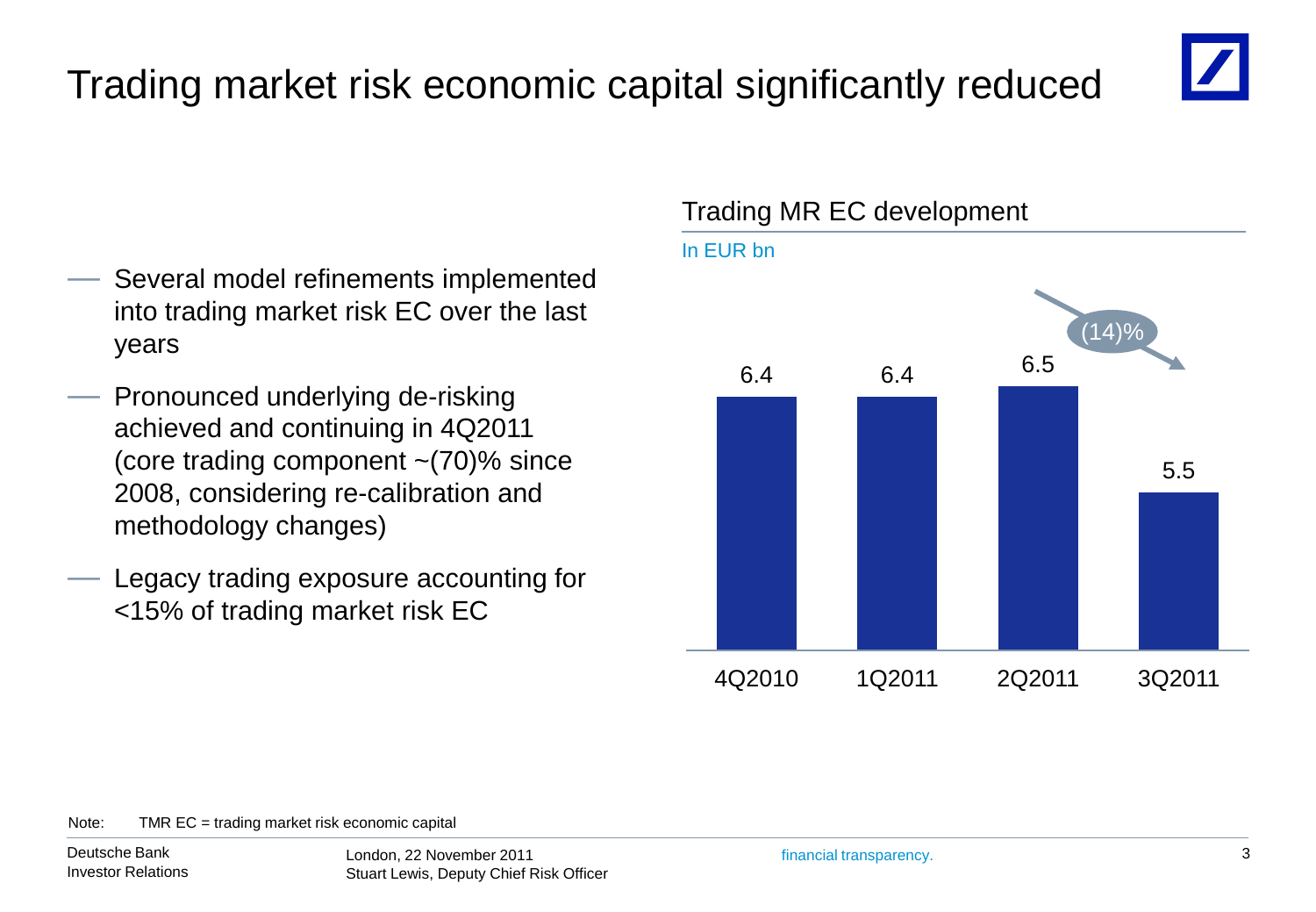## Risk reductions similarly reflected in other key metrics



### **DB Group VaR reduced by 13%**

- Main driver is reductions in inventory in credit trading across flow credit & securitisation
- Some increase has come from FX hedge

### **DB Group Stressed VaR with similar reduction**

— Credit trading key driver of reductions particularly in securitisation

### **4Q2011 with further reduced risk profile amid overall defensive positioning**

### VaR of CIB trading units (99%, 1 day, in EUR m)



VaR of CIB trading units

Constant VaR of CIB trading units(1)

(1) Constant VaR is an approximation of how the VaR would have developed in case the impact of any market data changes since 4th Oct 2007 on the current portfolio of trading risks was ignored and if VaR would not have been affected by any methodology changes since then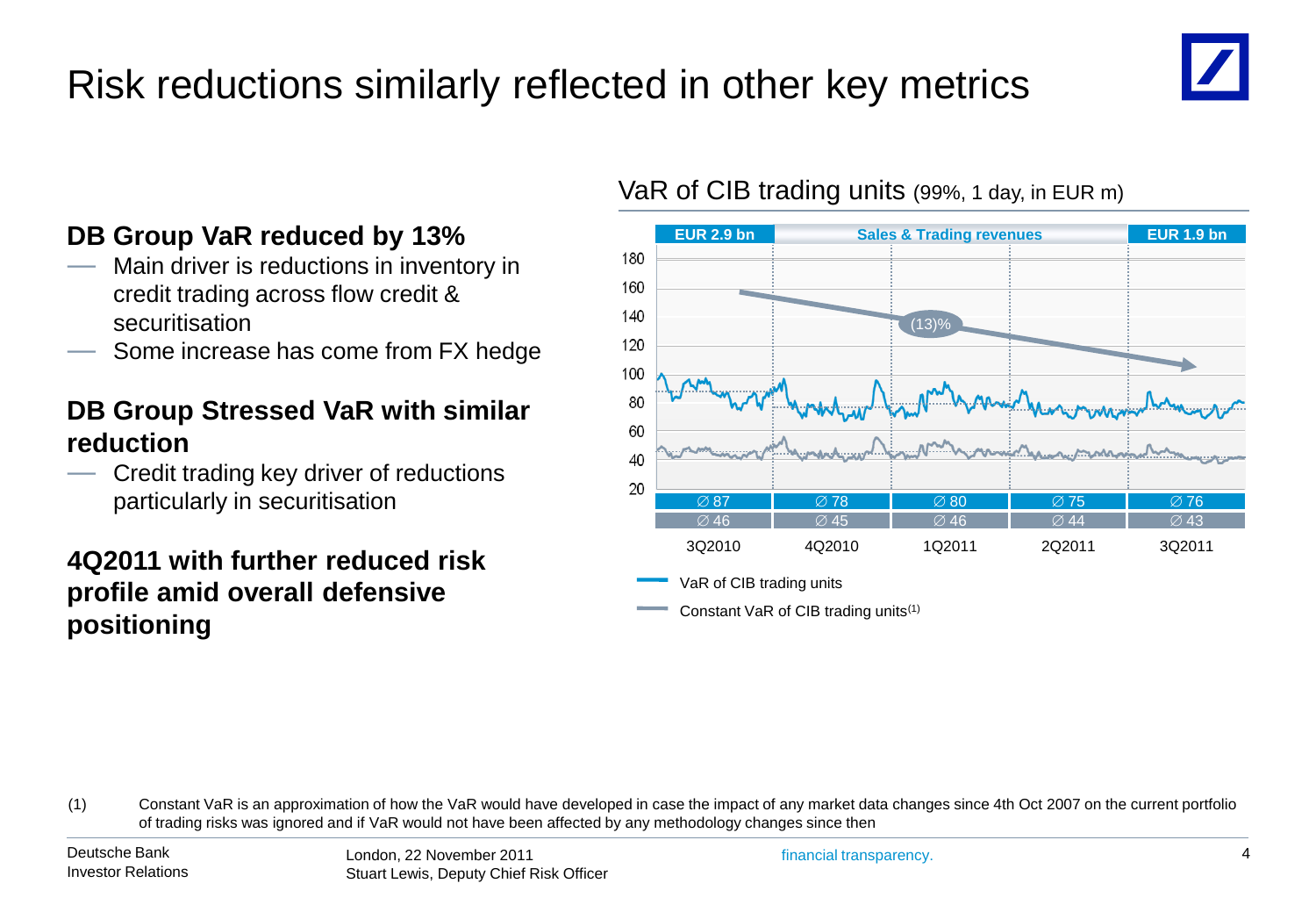

### 1 Market risk developments

### **2 Loan book composition & focus portfolios**

### **i) Overview**

- ii) Sovereign risk
- iii) Assets under IAS39 reclassification
- iv) Monolines
- Level 3 assets 3

#### Executive summary 4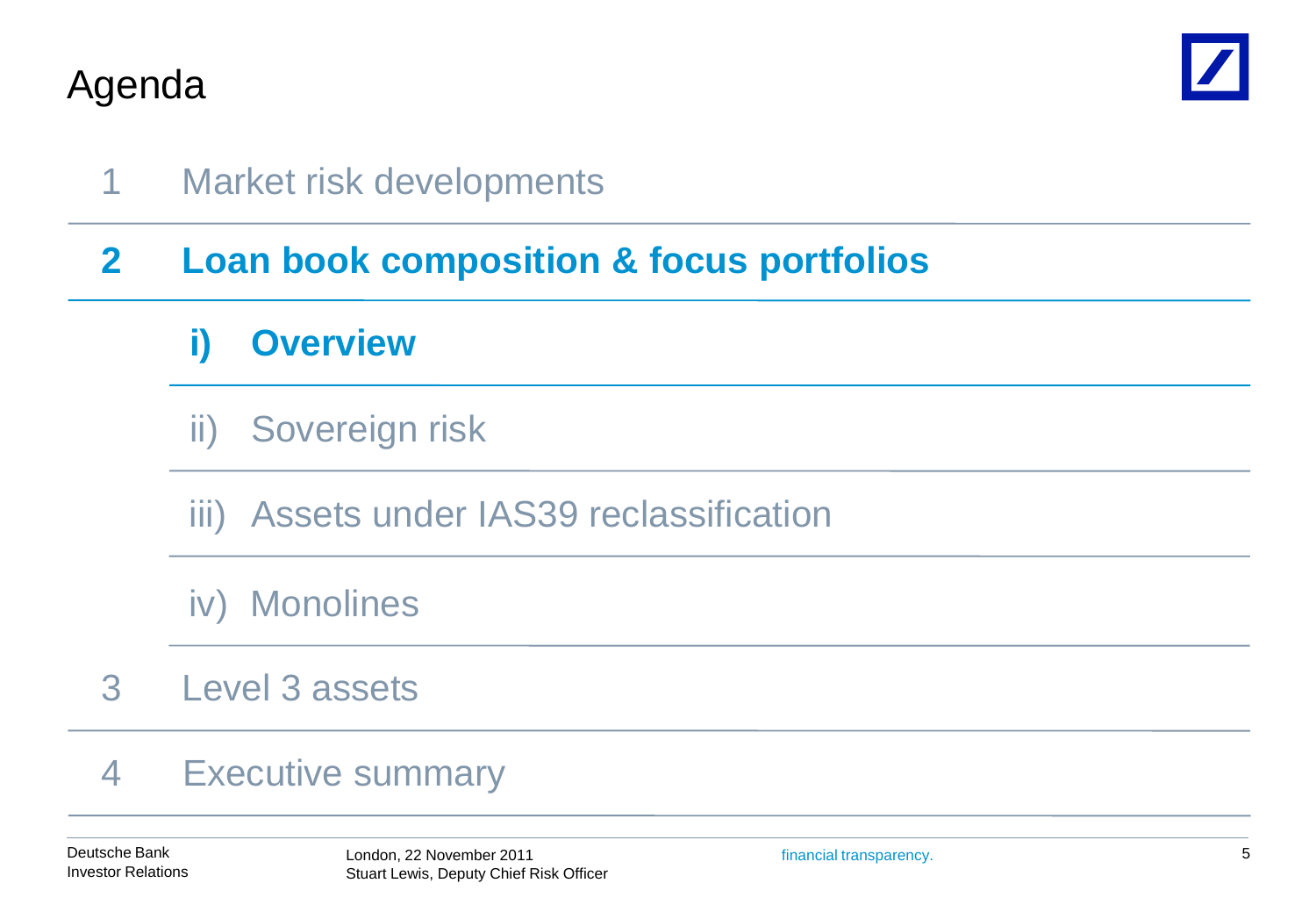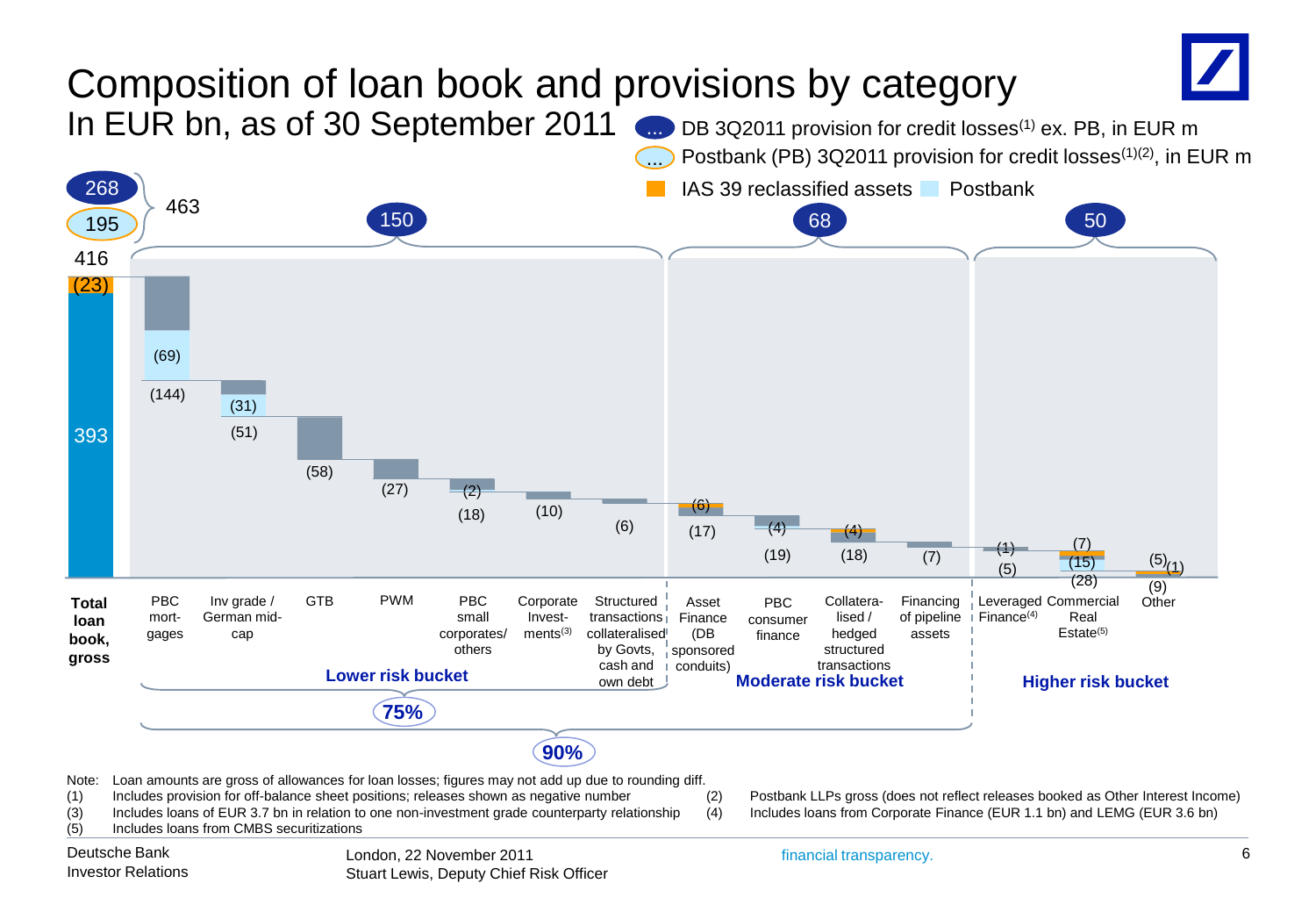

### Provision for credit losses Despite fragile capital markets benign LLP due to robust and resilient underlying portfolio

- $1Q 3Q$ 2011 net LLP overview<sup>(1)</sup>
	- 1Q2011 (EUR 256 m) exceptionally low, in particular due to sale of a non-performing portfolio
	- 2Q2011 (EUR 382 m) impacted by weakening real estate markets in particular related to one-off events in Japan
	- 3Q2011 (EUR 352 m) reflecting normalised levels
- DB's superior risk management is also demonstrated by historic low LLP outperforming peers across all assets

#### (1) Provision for credit losses after Postbank releases in relation to allowances established before consolidation (Loan Loss Provision (LLP))

- (2) 2010 numbers and 5yr average adjusted by annualised Postbank LLP in 2010
- (3) Peers: Citigroup, Bank of America, JPMorgan, UBS, Credit Suisse, Barclays, BNP Paribas and Société Générale

### Investor Relations

#### Deutsche Bank ist eine Schweiter der London, 22 November 2011 ist eine Frankreise eine Financial transparency. Stuart Lewis, Deputy Chief Risk Officer

### Provision for credit losses (in EUR m)



Related to IAS 39 reclassified assets

Effect from Postbank releases shown as net interest income at DB Group / PBC level

### Net LLP vs. loan book over time (in bps)<sup>(3)</sup>

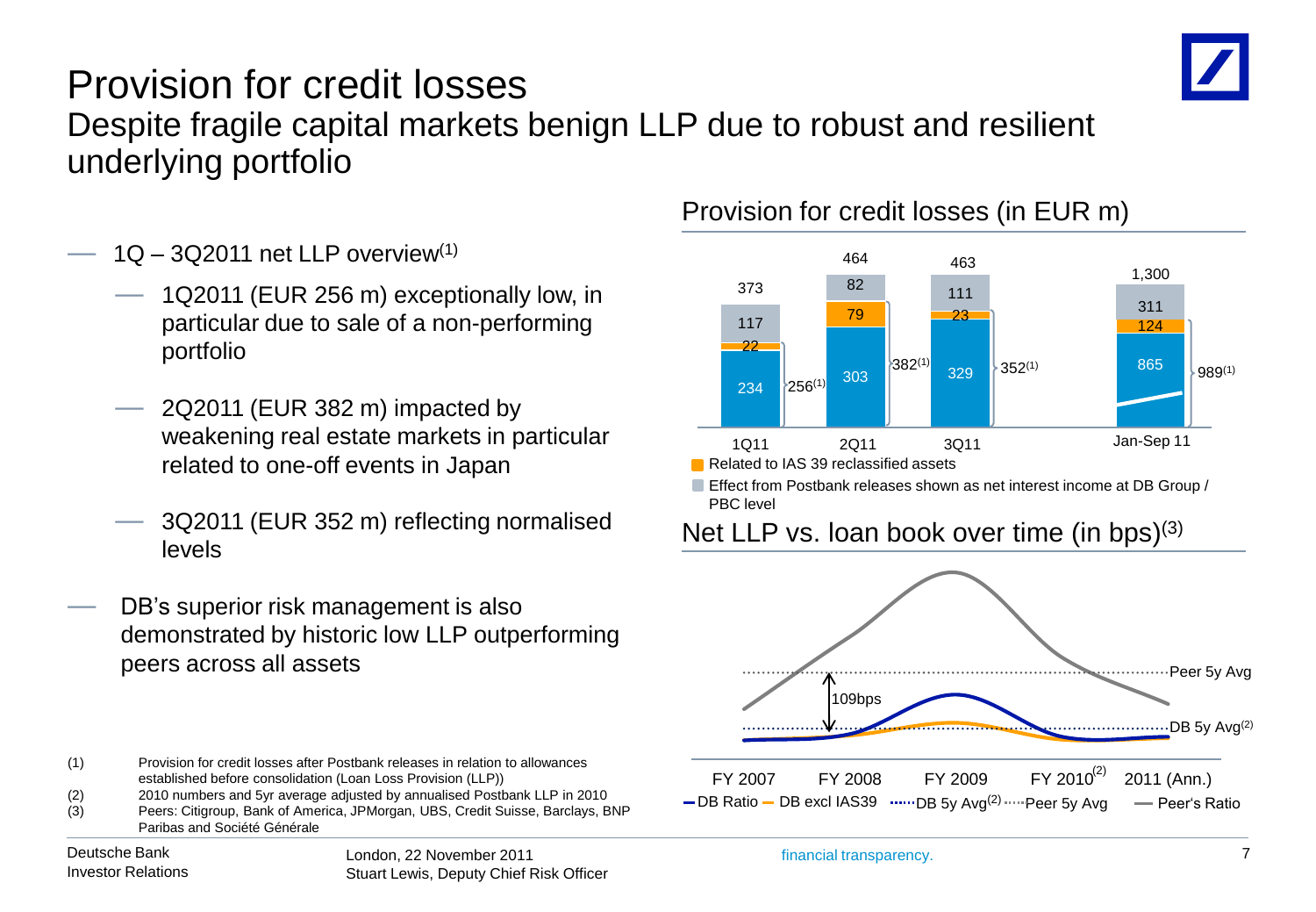

## CIB rating migration Portfolio stabilised in 2011; impact from EU crisis muted to date

Rating migration  $CIB^{(1)}$  Rating migration GIIPS<sup>(1)(2)</sup>



Rating Migration

- Ratings strengthened throughout 2010 and 2011 benefiting from economic rebound and modest improvement in lagging asset classes (Leveraged Finance, Commercial Real Estate, Securitisation)
- Negative CIB rating migration driven by FIs and sovereigns as a result of EU crisis, however, associated net volume still small
- Overall selected countries portfolio(3) remains very resilient due to DB's focus on top players
- Limited risk impact (LLPs) from potential further rating migration given robust underlying portfolio and high level of collateralisation
- (1) Excludes PCAM, CI, Sal. Op, BHF, Erasmus and Postbank
- (2) % downgrade is calculated based on gross utilisation, i.e. % CIB downgrade (Dec-10) = total gross utilisation of CIB downgrades (Dec-10) / CIB total gross utilisation (Dec-10)
- (3) Overall GIIPS incl. FI's, corporates and sovereigns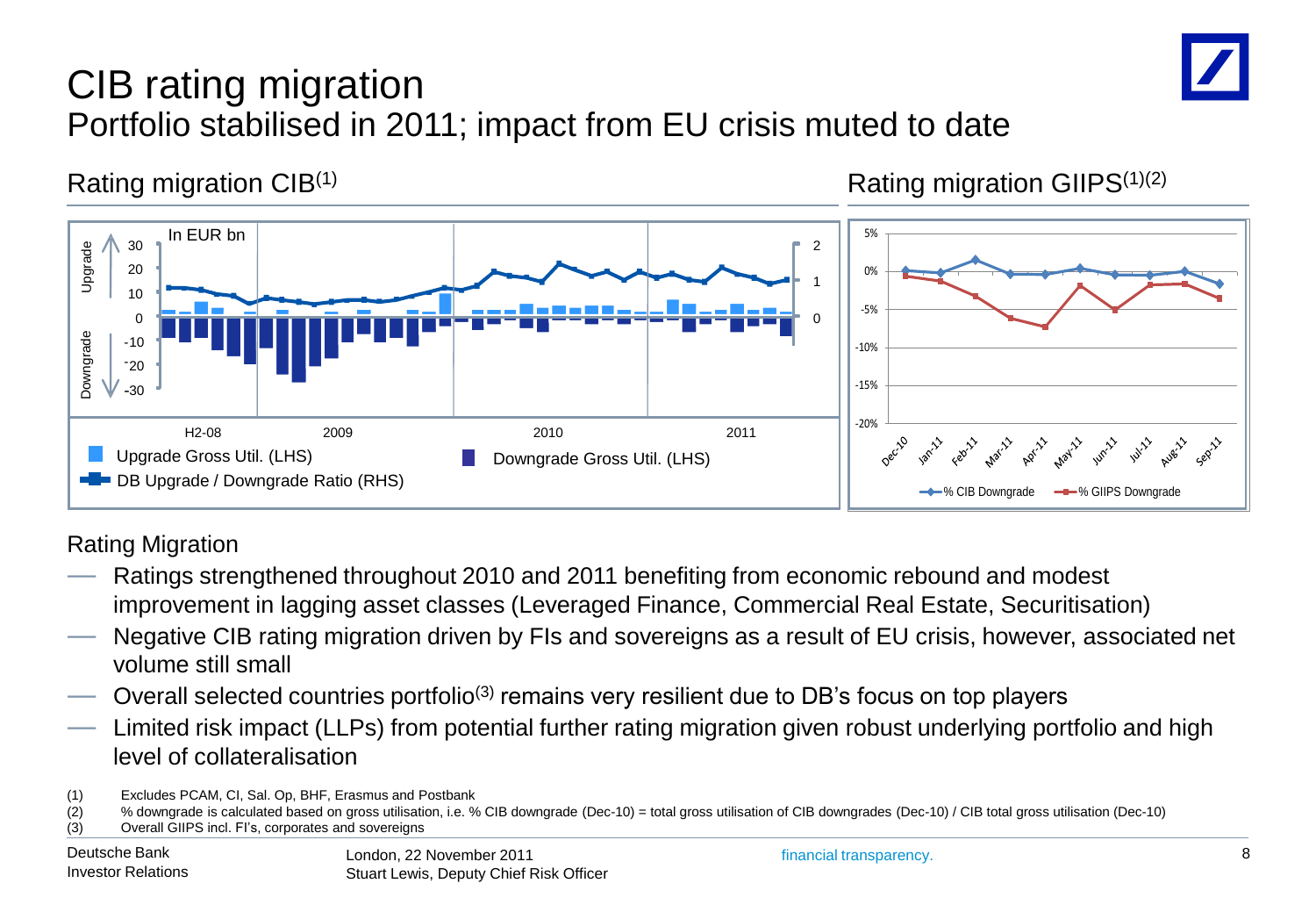

1 Market risk developments

### **2 Loan book composition & focus portfolios**

### **Overview**

## **Sovereign risk ii)**

- iii) Assets under IAS39 reclassification
- iv) Monolines
- Level 3 assets 3

#### Executive summary 4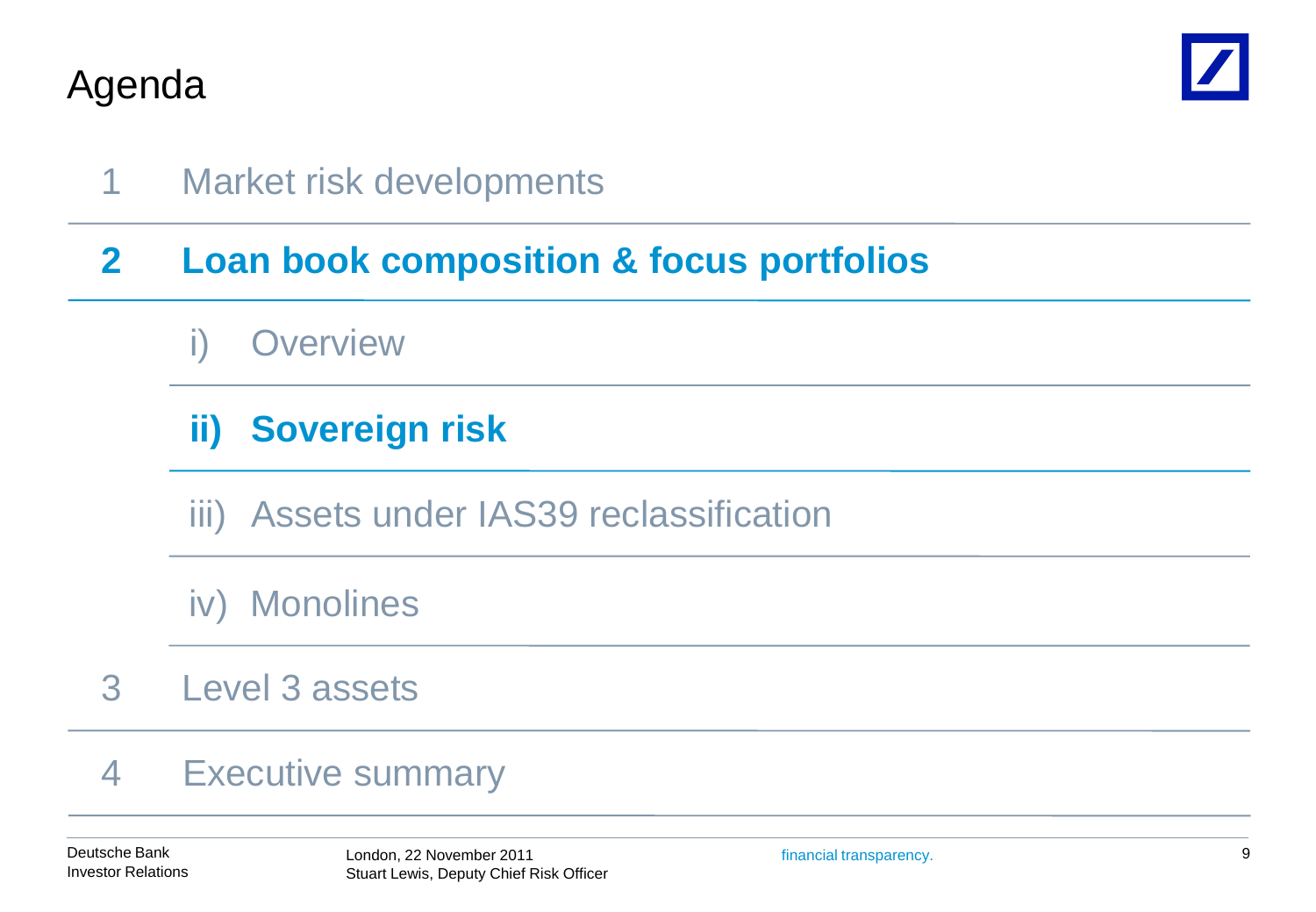### Net sovereign exposure on selected countries In EUR bn

### Key features

- Net exposure to GIIPS sovereigns significantly reduced since 31 Dec 2010
- Quarter-on-quarter movement driven by an increase in Italy (trading book-related exposures)
- Greek exposure is marked to market through P&L in the Group accounts and amounts to 46% of the notional value
- Excluding CDS hedging and derivatives collateral, the total GIIPS gross exposure would be EUR 4.8 bn

### Net sovereign exposure

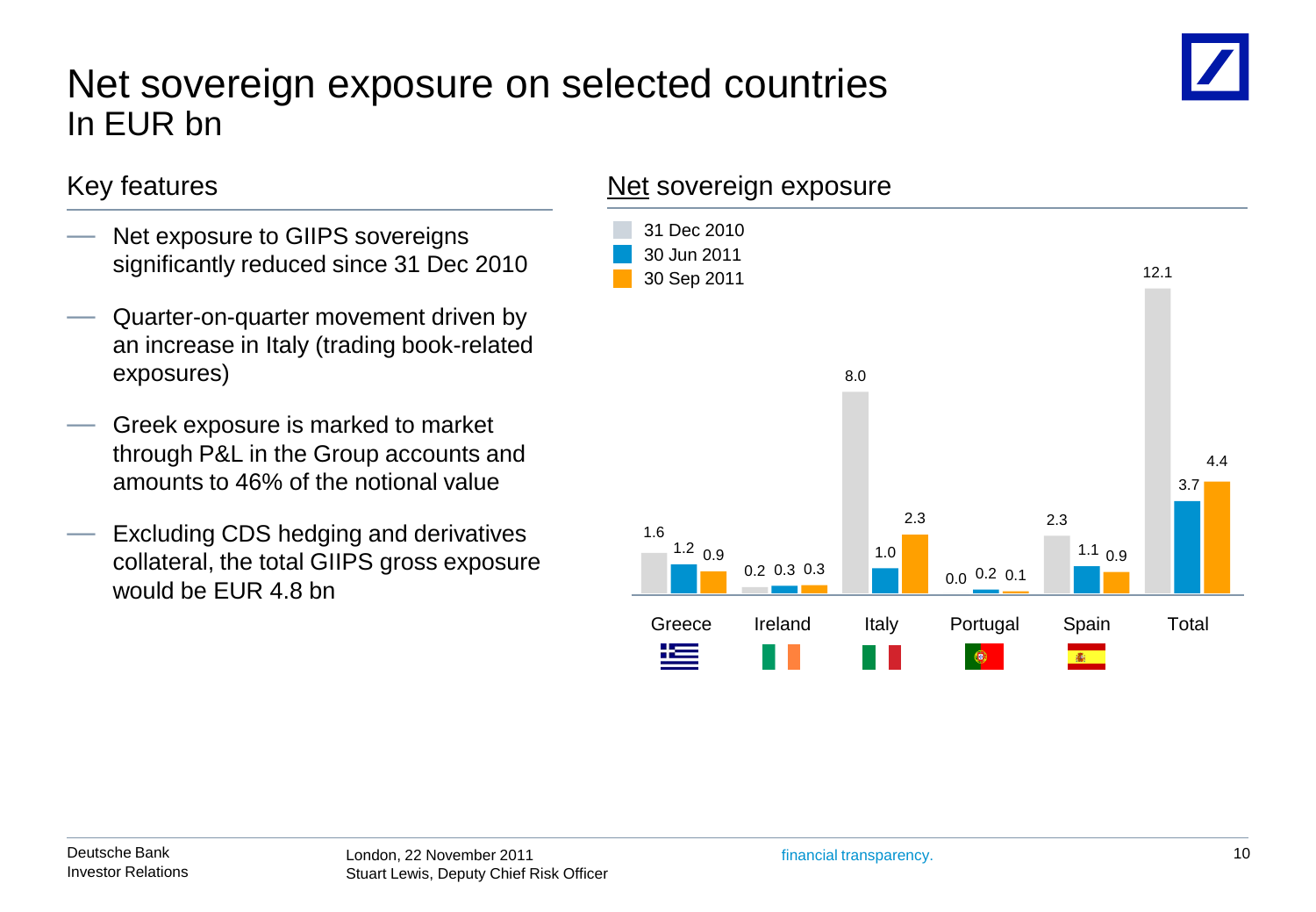

1 Market risk developments

### **2 Loan book composition & focus portfolios**

- **Overview**
- ii) Sovereign risk

## **iii) Assets under IAS39 reclassification**

- iv) Monolines
- Level 3 assets 3

#### Executive summary 4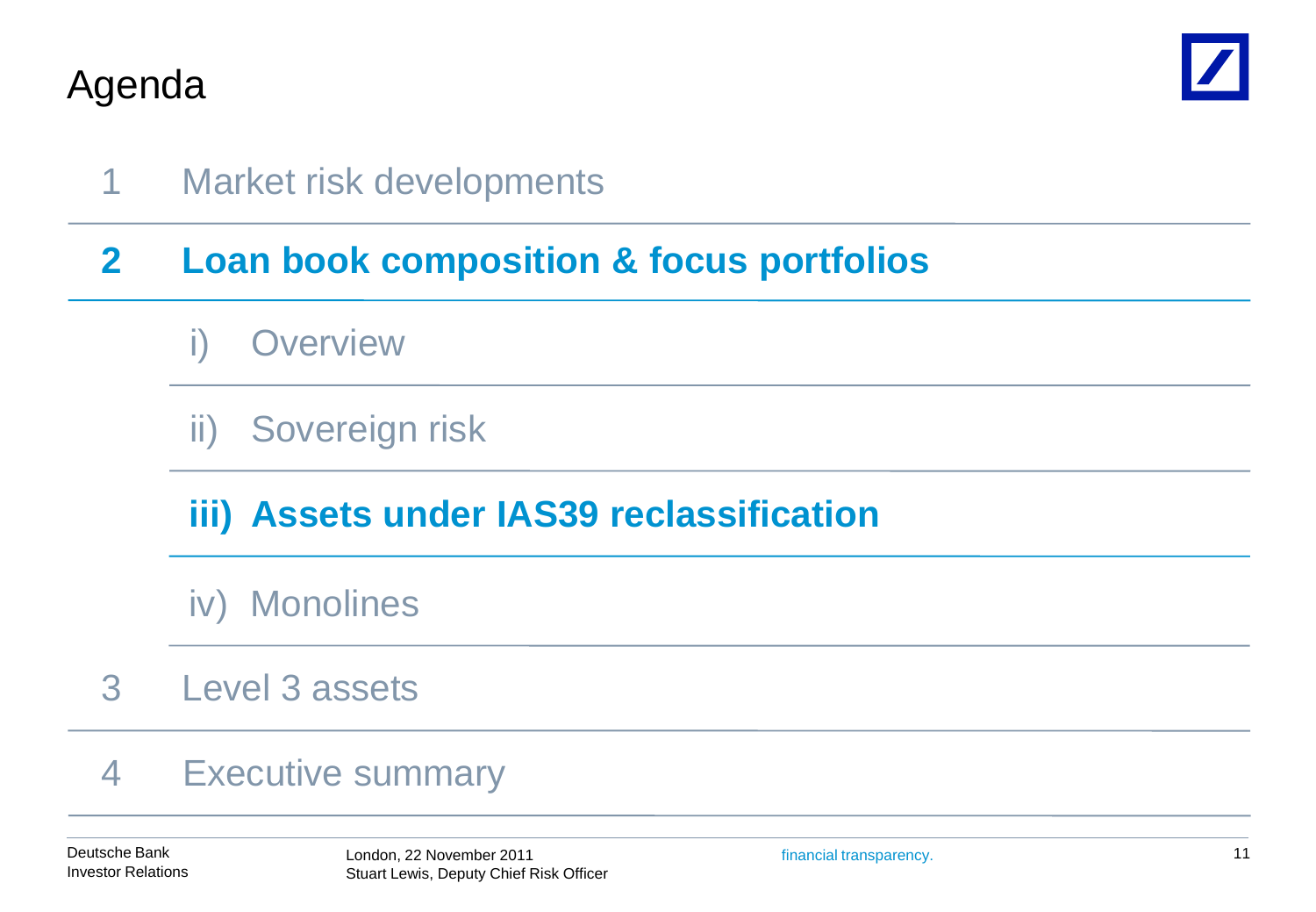### IAS39 reclassified assets overview As of 30 September 2011

| LP run rate delta | CV / FV <sup>(2)</sup> |
|-------------------|------------------------|
| s. Dec 10         | (% total)              |

| Asset<br>class                                                                                                                                                                                                               | Carrying<br>Value (EUR bn) $#$ of assets $(1)$ |       | % inv grade | loans<br>(EUR bn) | # of impaired<br>loans <sup>(1)</sup> | LLP run rate<br>(annualised) | LLP run rate<br>vs. Dec 10 | delta<br>(% total)         |
|------------------------------------------------------------------------------------------------------------------------------------------------------------------------------------------------------------------------------|------------------------------------------------|-------|-------------|-------------------|---------------------------------------|------------------------------|----------------------------|----------------------------|
| Leveraged<br>Finance                                                                                                                                                                                                         | 1.0                                            | 86    | 0%          | 0.09<br>(9%)      | $3\phantom{a}$<br>(3.5%)              | 217bps                       |                            | 0.2 <sub>bn</sub><br>(8%)  |
| <b>Commercial</b><br><b>Real Estate</b>                                                                                                                                                                                      | 7.2                                            | 378   | 50%         | 0.08<br>(1%)      | $\overline{\mathbf{4}}$<br>$(1.1\%)$  | 151bps                       | +31bps -                   | 0.3 <sub>bn</sub><br>(14%) |
| <b>Asset Finance</b>                                                                                                                                                                                                         | 6.9                                            | 113   | 88 %        | 0.3<br>(5%)       | 2 <sup>2</sup><br>1.8%                |                              |                            | 0.8 <sub>bn</sub><br>(34%) |
| Other                                                                                                                                                                                                                        | 3.4                                            | 180   | 29%         | 0.5<br>(15%)      | 15<br>(8.3%)                          | 104bps                       | $(84)$ bps                 | 0.8 <sub>bn</sub><br>(36%) |
| Coll. / hedged<br>transactions                                                                                                                                                                                               | 4.6                                            | 309   | 86%         | 0.05<br>(1%)      | 2 <sup>2</sup><br>$(0.6\%)$           |                              | $(44)$ bps                 | 0.2 <sub>bn</sub><br>(9%)  |
| <b>Total</b>                                                                                                                                                                                                                 | 23.0                                           | 1,066 | 61%         | 1.0<br>(5%)       | 26<br>(2.4% )                         | 73bps                        |                            | 2.3 <sub>bn</sub>          |
| Excludes European Mortgage Loan portfolio and Student Loan portfolio - collectively assessed in "Other"<br>(1)<br>(2)<br>Carrying Value (CV) / Fair Value (FV)<br>Source:<br>Finance, numbers may not add up due to rounding |                                                |       |             |                   |                                       |                              |                            |                            |

Impaired

Deutsche Bank ist eine Schweiter der London, 22 November 2011 ist eine Frankreise eine Financial transparency. Stuart Lewis, Deputy Chief Risk Officer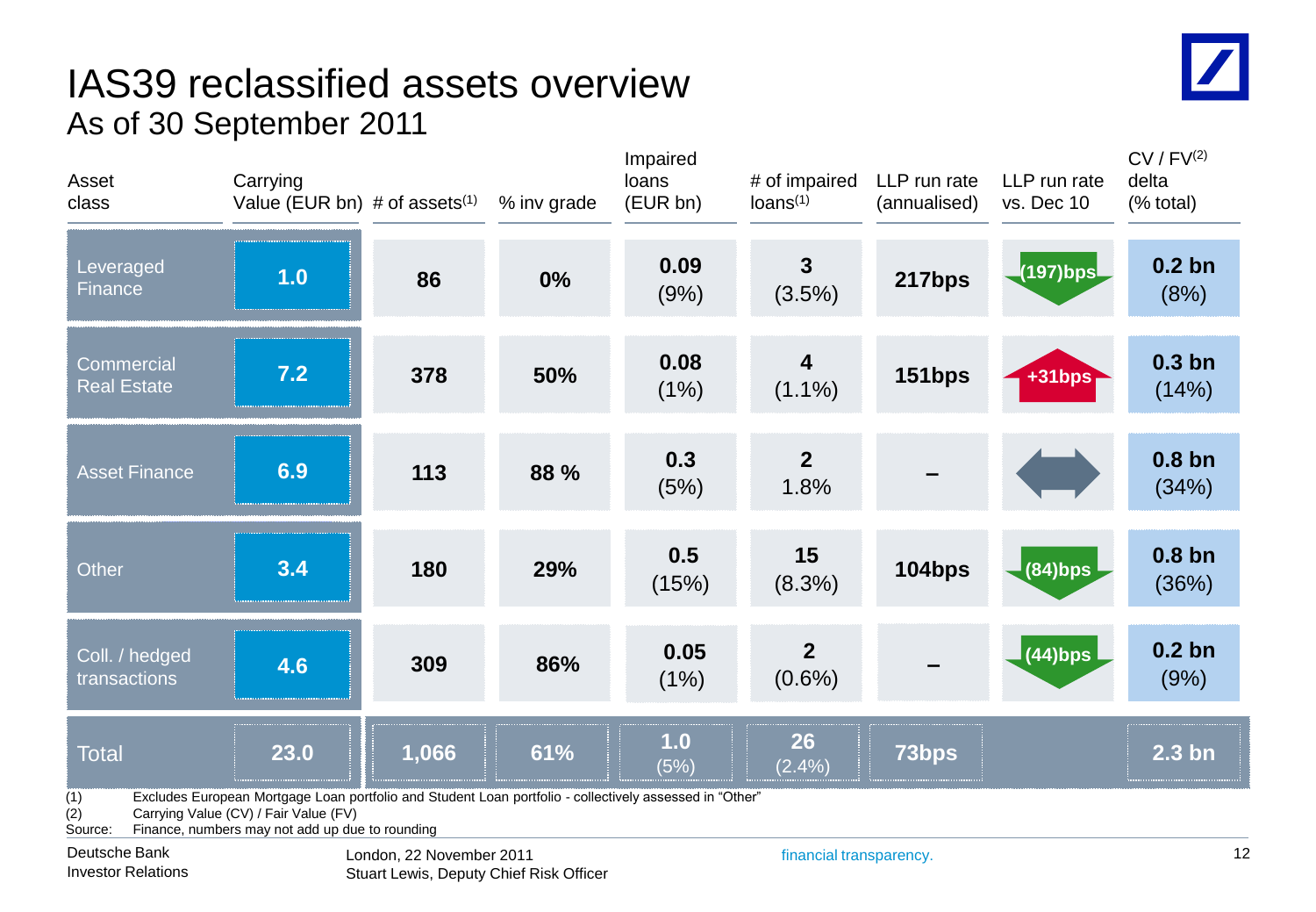## IAS39 reclassified assets: carrying value development In EUR bn

CV reduced by 39% since March 2010



- Total CV down EUR 15 bn since March 2009 due largely due to redemptions / maturities (EUR 6.5 bn), restructuring (EUR 5.3 bn) and asset sales (EUR 3.1 bn)
- Asset sales had a net P&L impact of EUR 30 m (thereof EUR (3) m in 2010, EUR 33 m YTD-11)
- Redemptions and maturities have typically been at or above carrying value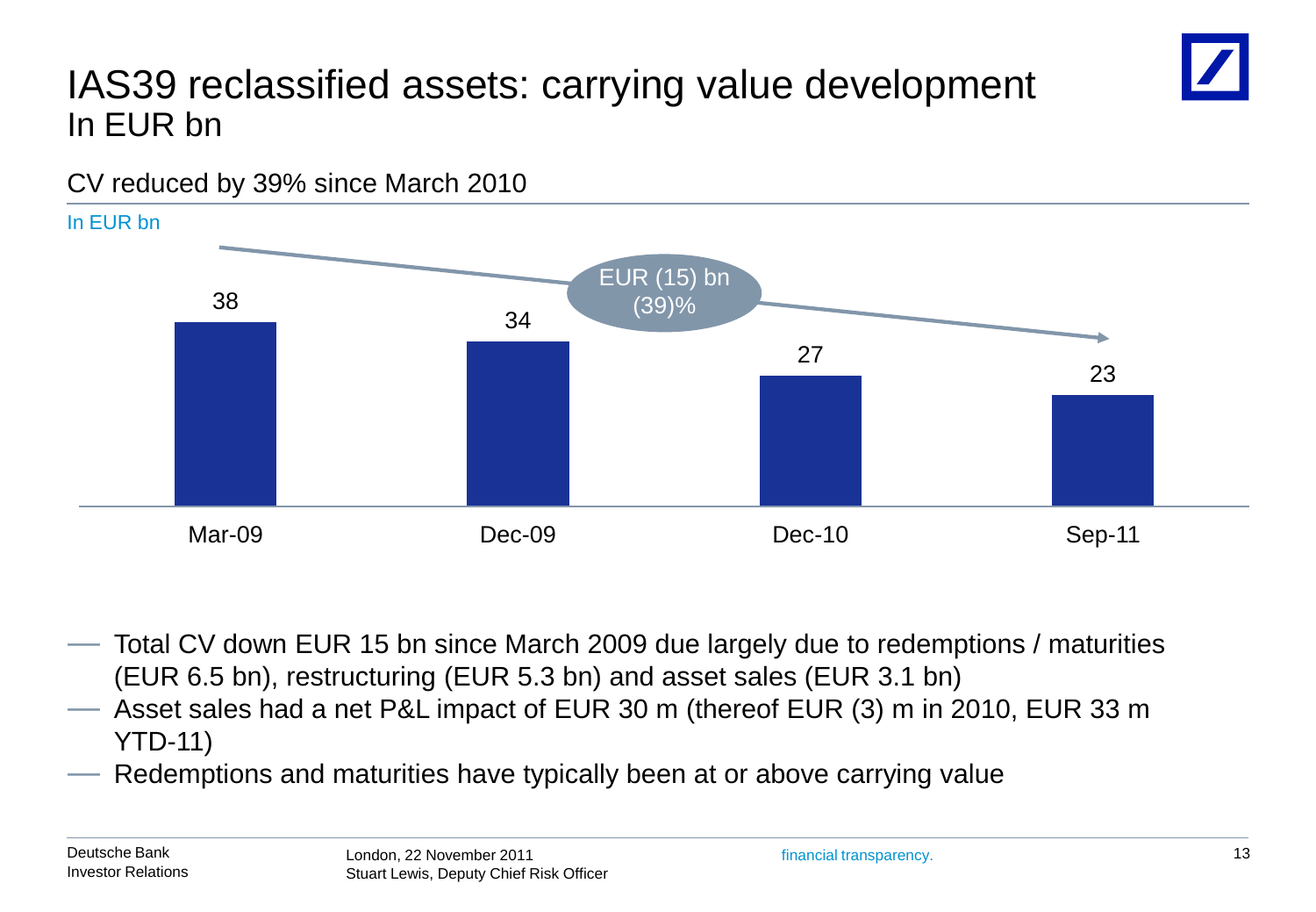

## IAS39 reclassified assets: difference CV / FV further reduced, satisfactory credit quality

- Initial "money good" assessment accurate (#31 defaults out of 1,136 assets)
- Difference carrying value / fair value narrowed EUR 4.4 bn (65)% since March 2009
- Total LLP of FUR 1.8 bn vs. initial CV / FV gap of EUR 6.7 bn
- LLP outlook for remainder of 2011 and 2012 benign



Selective de-risking strategy also taking into account P&L impact



 $CV<sup>(1)</sup> / FV<sup>(1)</sup>$  delta development

(2) Includes Asset Backed Securities (ABS), Commercial Mortgage Backed Securities (CMBS), Residential Mortgage Backed Securities (RMBS ) and Collateralised Debt Obligations (CDOs), retail mortgages and collateralised / hedged transactions

Source: Finance, numbers may not add up due to rounding

<sup>(1)</sup> Carrying Value (CV) / Fair Value (FV): Balance Sheet book value after Loan Loss Allowance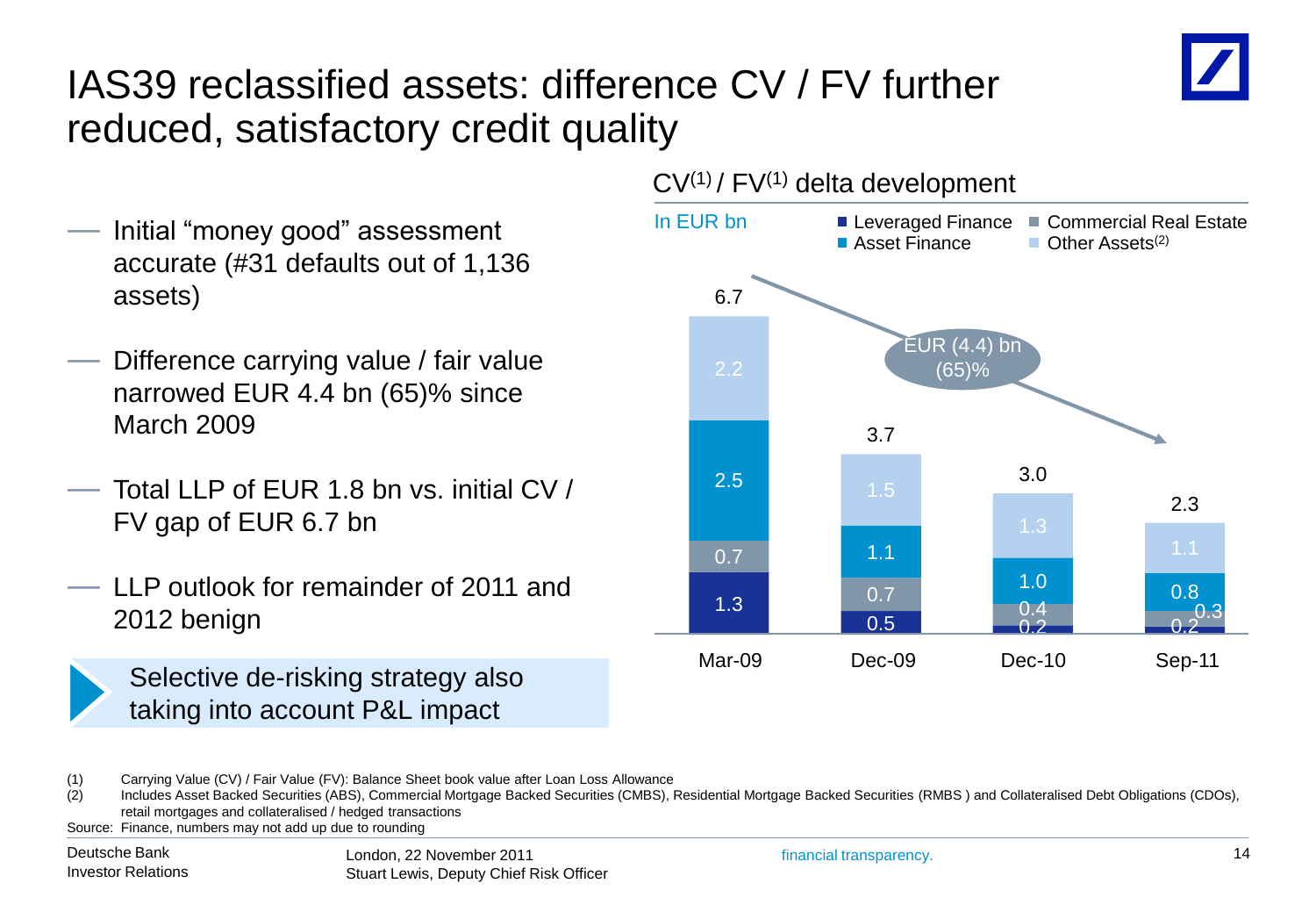

1 Market risk developments

### **2 Loan book composition & focus portfolios**

- **Overview**
- ii) Sovereign risk
- iii) Assets under IAS39 reclassification

## **iv) Monolines**

Level 3 assets 3

#### Executive summary 4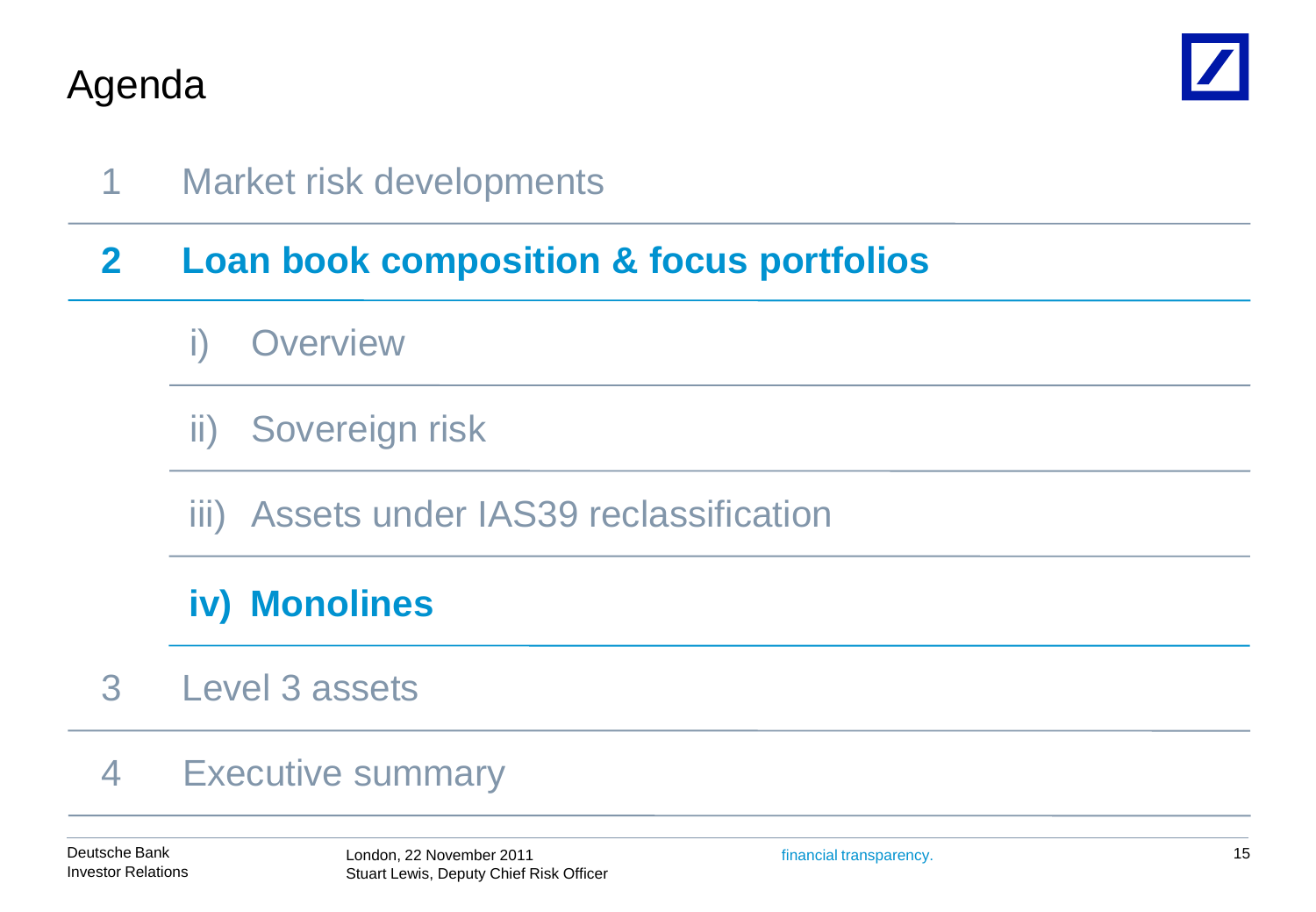

## Monolines Exposure significantly reduced – exposure adequately reserved



### Exposure reduction benefitted from improved asset price tightening

Note: Tiering is an internal Credit Risk Management designation (Tier 1 = strongest / Tier 4 = weakest)

- (1) Excludes counterparty exposure to monoline insurers that relates to wrapped bonds
- (2) CVA Credit Valuation Adjustment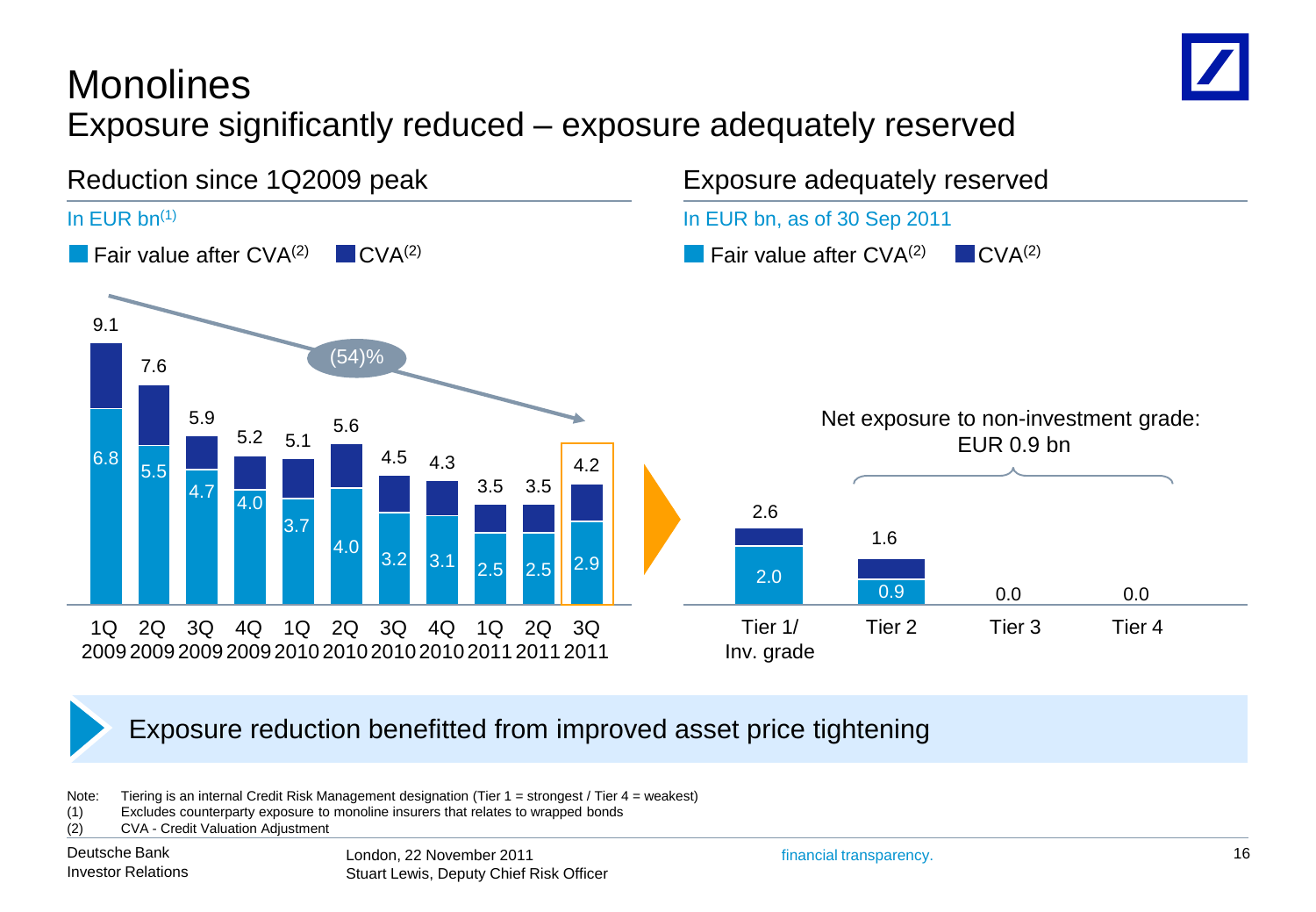

- 1 Market risk developments
- 2 Loan book composition & focus portfolios
	- **Overview**
	- ii) Sovereign risk
	- iii) Assets under IAS39 reclassification
	- iv) Monolines

#### **Level 3 assets 3**

#### Executive summary 4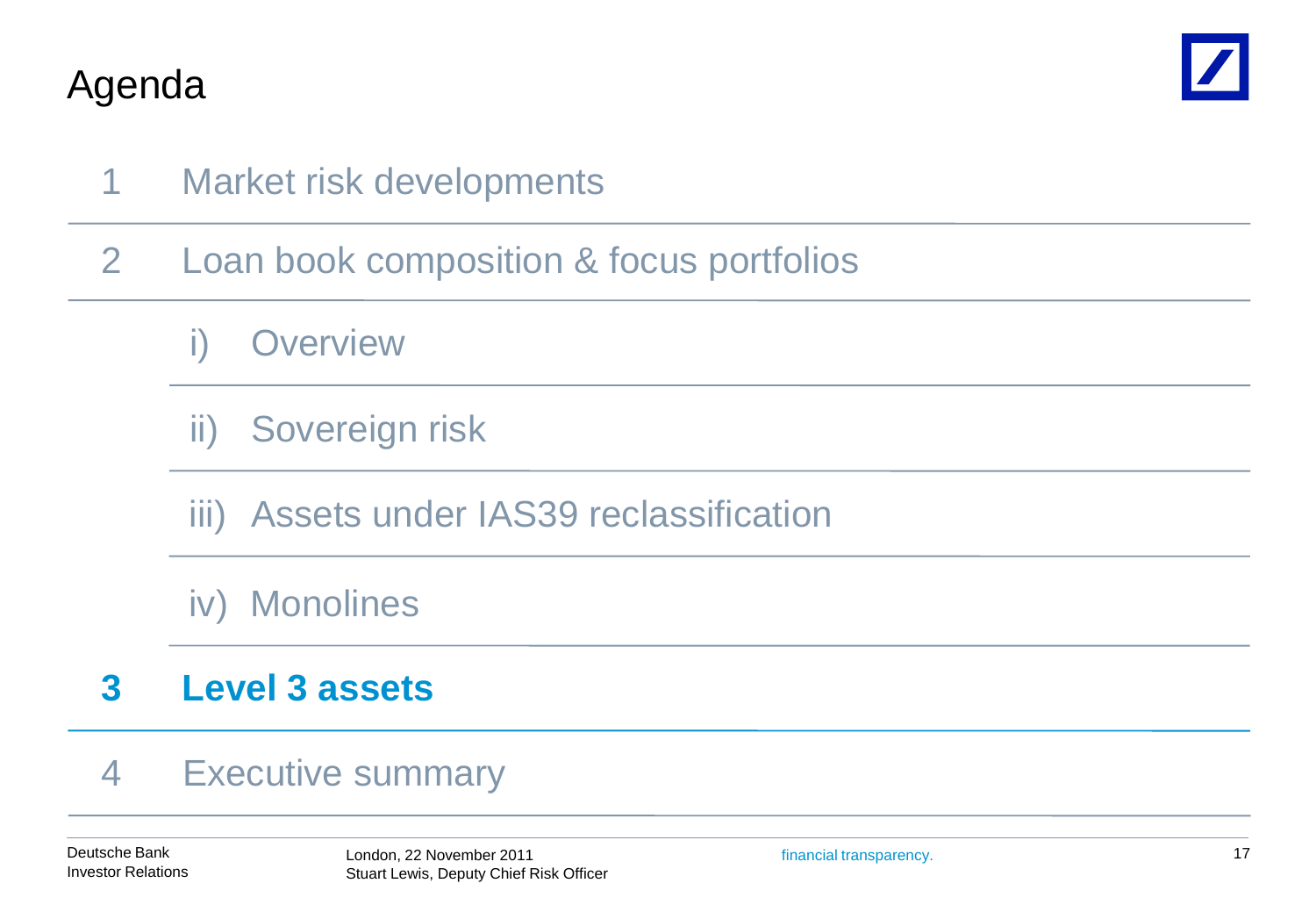## Level 3 assets

- Valuation of Financial instruments carried at Fair Value (FV) is determined as follows:
	- Level 1 Quoted prices in active markets
	- Level 2 Valuation techniques based on observable parameters
	- Level 3 FV cannot be determined directly by reference to market observable information therefore some other pricing techniques must be employed
- For Level 3 assets various valuation techniques are in place that fit best to the respective instrument's character
- Appropriate levels for the unobservable input parameters are chosen to be consistent with prevailing market evidence
- Level 3 assets only 4% of total IFRS FV assets and therefore negligible

### Fair Value Assets as at 30 Sep 11

|           | Level <sub>1</sub> | Level 2 | Level 3 |
|-----------|--------------------|---------|---------|
| In EUR bn | 140                | 1,221   | 50      |
| $\ln \%$  | 10%                | 86%     | 4%      |

### Level 3 asset classes



Detailed information on Financial Instruments carried at Fair Value is available in the Note 14 to the Consolidated Balance Sheet in DB's Financial Report 2010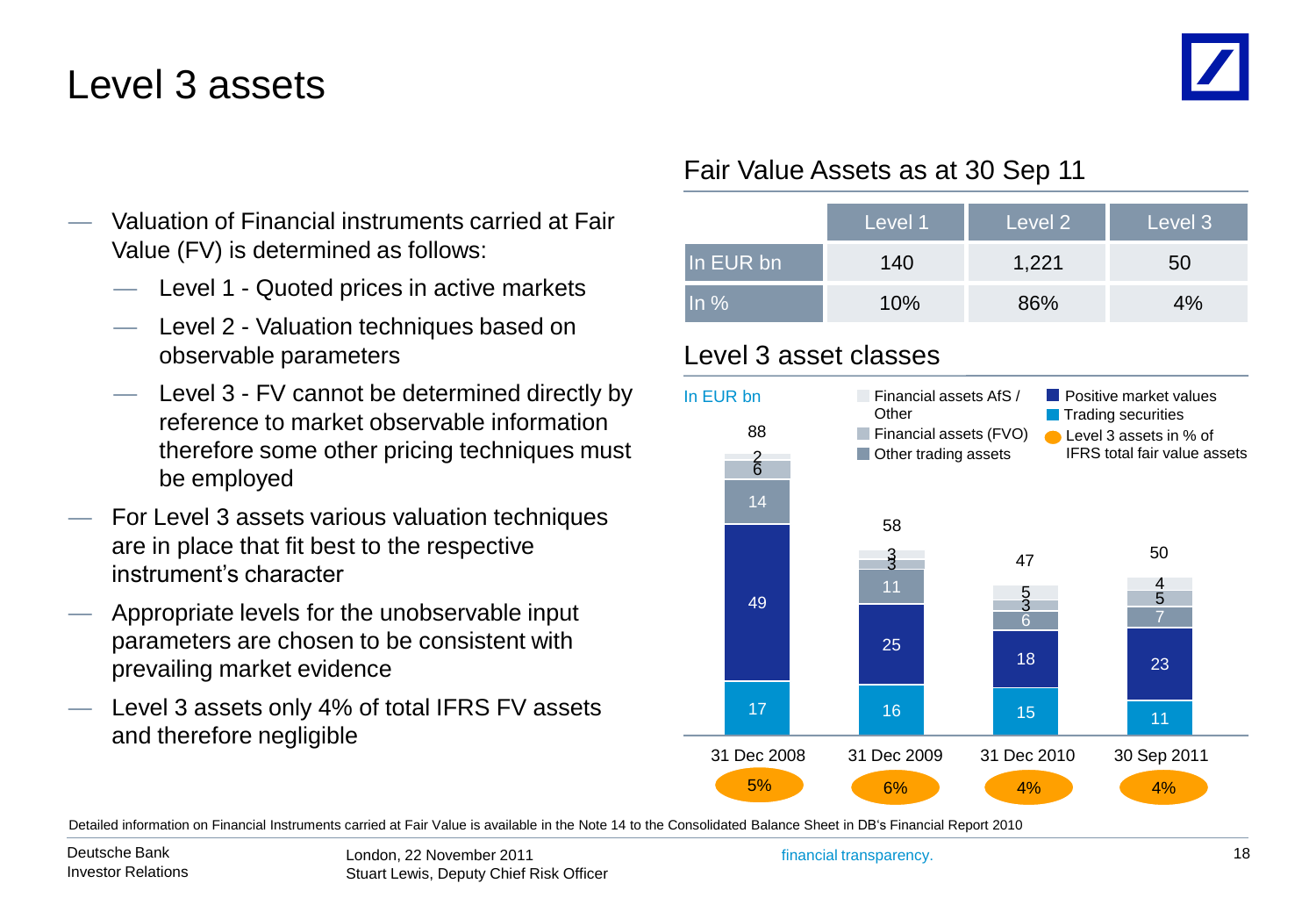

- 1 Market risk developments
- 2 Loan Book composition & focus portfolios
	- **Overview**
	- ii) Sovereign risk
	- iii) Assets under IAS39 reclassification
	- iv) Monolines
- Level 3 assets 3

#### **Executive summary 4**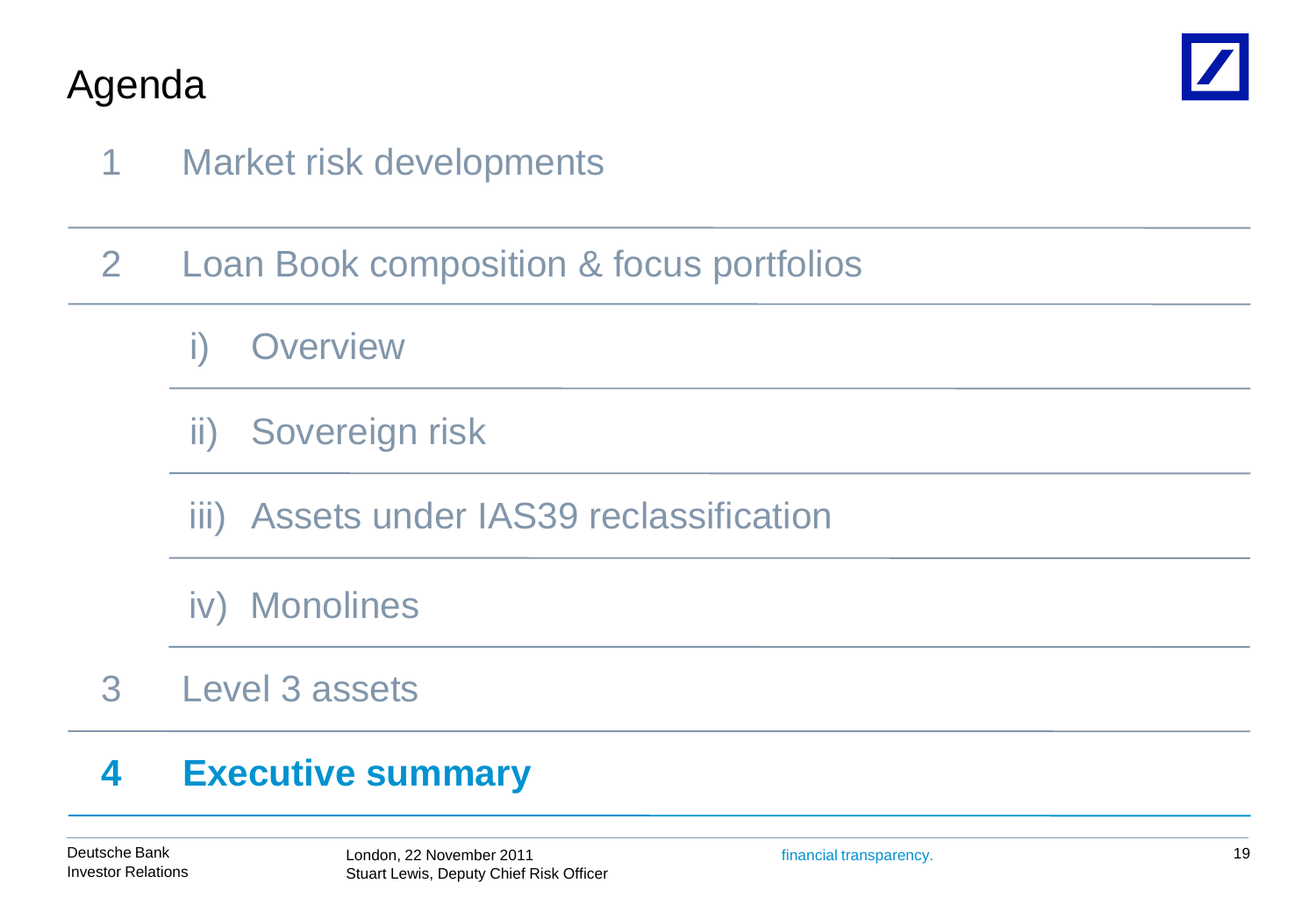## Executive summary





Significant market risk reductions reflected in traded market risk and various other key metrics



Early and proactive risk management with strict adherence to credit principles and underwriting standards ensures robust portfolio during the crisis

Benign LLP over the last years demonstrate DB's superior risk management

Portfolio well contained with no material risk concentrations

Successful selective de-risking and reduction of legacy exposures